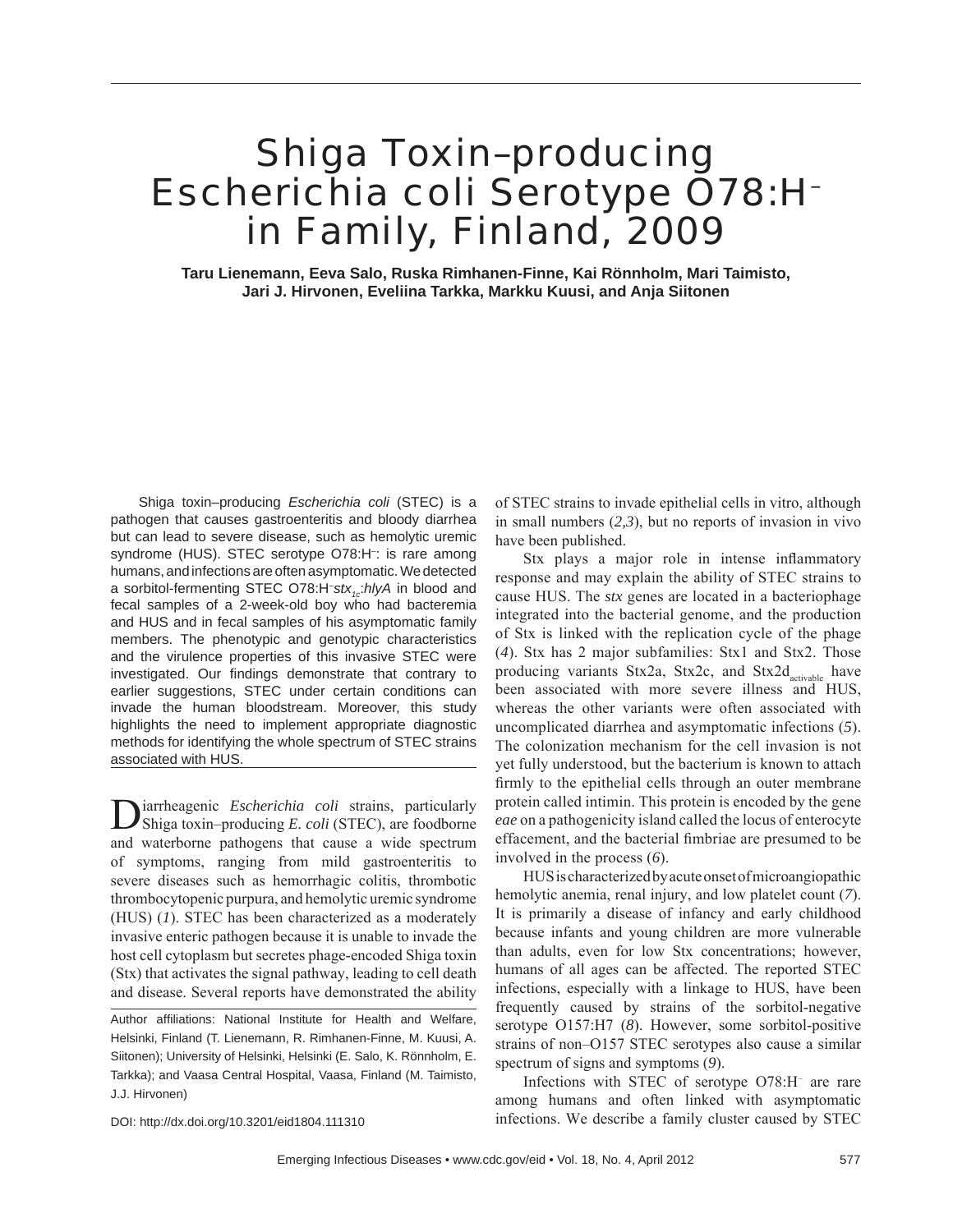# RESEARCH

serotype O78:H– associated with neonatal bacteremia and diarrheal (D+) HUS.

### **Methods**

# **Case Report and Clinical Sampling**

The patient, a boy born on October 3, 2009, was the third child of healthy parents. He was breast-fed and healthy. At 2 weeks of age, he became irritable, started feeding poorly, and produced large volumes of watery feces with some blood. At 17 days of age, he was taken to the Vaasa Central Hospital (Vaasa, Finland) for medical care. Blood was collected in a One BacT/Alert pediatric blood culture bottle (bioMérieux, Marcy l'Etoile, France) and incubated in the BacT/Alert automated culturing system at the clinical microbiological laboratory in Vaasa. The blood culture showed a gram-negative rod, which was identified as *E. coli*. Results of a test for the O157 antigen were negative. Because the neonate was severely ill, he was referred to the University Hospital in Pirkanmaa Hospital district, and the s *E. coli* train isolated from his blood was forwarded to the Helsinki University Hospital Laboratory, where the invasive strain from fecal specimens of the neonate and all 4 asymptomatic family members—the mother (31 years of age), father (32 years), sister (3 years), and brother (2 years)—was confirmed by detection of Stx by using the Premier EHEC EIA-test (Meridian Bioscience, Inc., Cincinnati, OH, USA). All the STEC isolates were then sent to the Bacteriology Unit (BU) of the National Institute for Health and Welfare (THL, Helsinki, Finland) for verification and more accurate phenotyping and genotyping. Fecal sampling continued until 3 consecutive STEC-negative results were obtained.

Laboratory examination indicated that the neonate had elevated levels of C-reactive protein (261 g/L [reference  $\leq$ 3 mg/L]) and serum creatinine (246 μmol/L [reference] 10–56 μmol/L). Later laboratory investigations of the neonate indicated metabolic acidosis, hyponatremia (118 mmol/L [reference 137–145 mmol/L]), and hyperkalemia  $(8.9 \text{ mmol/L})$  [reference 3.3–5.2 mmol/L]). In addition, ultrasound showed enlarged kidneys. The neonate was given intravenous fluids and ceftriaxone in response to presumed sepsis. On October 27, the neonate was referred to the Department of Pediatric Nephrology and Transplantation at the University Hospital for Children and Adolescents in Helsinki for peritoneal dialysis. At admission, the neonate had a history of bloody diarrhea, STEC sepsis, thrombocytopenia, hemolytic anemia (plasma concentrations of lactate hydrogenase and hemoglobin were elevated) with fragmented erythrocytes in peripheral blood and acute uremia. Thus, D+ HUS was diagnosed. A kidney biopsy was not performed.

The neonate had low blood pressure but was anuric and overhydrated. Thus, continuous veno-venous hemodiafiltration with the support of an adrenalin infusion was started. As soon as hemodynamic and clinical conditions improved and the neonate stayed anuric, continuous veno-venous hemodiafiltration was switched to hemodialysis treatment. Because of continuously high C-reactive protein values and signs of abscess in the left kidney, a left-sided nephrectomy was performed on October 28. Histologic investigation of the kidney showed large areas of kidney necrosis, foci of abscesses, and chronic inflammation. The glomeruli of the kidneys were totally destroyed, and no typical early changes of thrombotic microangiopathy changes in HUS were seen. Peritoneal dialysis was continued because of the end-stage kidney disease but was unsuccessful because of continuous problems with hernias (2 inguinal hernia operations) and left-side pleural fluid. Thus, hemodialysis was continued, and the child was discharged on January 19, 2010, in good condition. hemodialysis treatment was performed 3×/ week until April 12, 2010, when peritoneal dialysis started again in the University Hospital in Helsinki. The child had regular follow up in the outpatient clinic every 1–2 weeks in the Vaasa Central Hospital and University Hospital and every 3 months in the ward in the Hospital for Children and Adolescents in Helsinki. His nutrition was evaluated at least 1×/month by a pediatric renal nutritionist. The child's neurologic development was normal.

His father was a suitable donor, and a kidney transplantation was performed in April 2011. The operation and posttransplantation period went without complications. After the transplantation, triple immunosuppression (cyclosporine, azatioprine, and methylprednisolone) was used, and no acute rejection episodes occurred. At discharge, the glomerular filtration rate was 91 mL/min. Through the most recent follow-up, kidney function has been stable.

#### **Phenotyping**

Biochemical identification of the STEC strains was conducted by using an API 20E test strip (bioMérieux, Marcy l'Etoile, France). The ability to ferment sorbitol was additionally investigated on sorbitol-McConkey agar. By using the agar diffusion method with Müller-Hinton agar, susceptibility was tested for the following 12 antimicrobial agents: ampicillin, chloramphenicol, streptomycin, sulfonamide, tetracycline, ciprofloxacin, trimethoprim, gentamicin, nalidixic acid, cefotaxime, mecillinam, and imipenem (*10*). The production of the Stx1 and Stx2 was investigated by using a reversed passive latex agglutination kit VTEC-RPLA (Oxoid, Basingstoke, UK). Because all 6 strains were O nontypeable by the antiserum available at BU/THL, they were sent to the Statens Serum Institute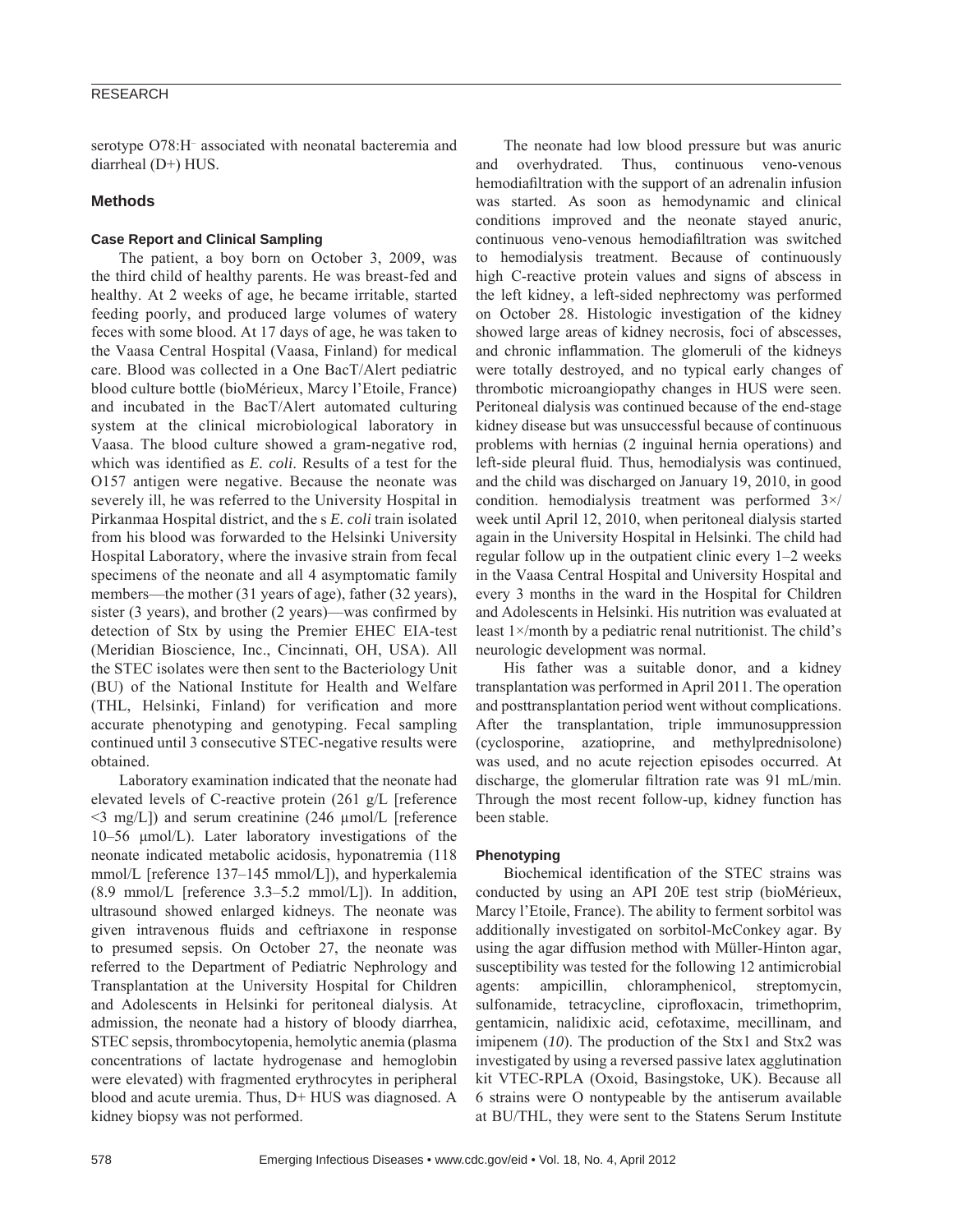(Copenhagen, Denmark) for further serotyping. H-typing was performed at BU/THL. Strains that were not able to migrate through a Graigie tube with semisolid agar were defined as nonmotile  $(H<sup>-</sup>) (11)$ .

### **Virulence Genes Detection by 16-Plex PCR**

Sixteen-plex PCR was used to detect the genes *uidA, pic, bfpB, invE, hlyA, elt, ent, escV, eaeA, ipaH, aggR, stx<sub>1</sub>, stx2* , *estIa*, *estIb*, and *astA* by using the primers and PCR conditions as described (*12*). The following control strains were used: RH 4283 (E 2348/69 [(*13*]) for enteropathogenic *E. coli*, RH 4266 (ATCC 35401) for enterotoxigenic *E. coli*, RH 4270 (ATCC 43895) for STEC, RH 6647 (145–46– 215, Statens Serum Institute) for enteroinvasive *E. coli*, IH 56822 (patient isolate [*14*]) for enteroaggregative *E. coli*, and RH 6715 (ATCC25922) for *E. coli* negative control.

#### **Pulsed-fi eld Gel Electrophoresis**

Pulsed-field gel electrophoresis using *XbaI* as restriction enzyme was performed according to the PulseNet USA protocol for *E. coli* O157:H7 (*15*). The clonal similarity index of the isolates was calculated by using unweighted pair group method with arithmetic mean clustering with the BioNumerics software version 5.10 (Applied Maths, Kortrijk, Belgium).

## **Sequencing**

For sequencing, the whole 1,470-bp fragment of the  $\text{str}_{1}$  gene (including the  $-10$  and  $-35$  promoter regions) from the 6 STEC strains, isolated from blood and fecal samples from the patient and fecal samples from his asymptomatic family members were amplified by using PCR primers as described (*16*). The PCR products were purified by using a MONTAGE centrifugal filter device kit (Millipore, Billerica, MA, USA). Approximately 10 ng of the PCR product was forwarded to the FIMM Technology Center sequencing laboratory (Helsinki, Finland) for sequencing by using the forward primer (5′-TCGCATGAGATCTGACC-3′) and the ABI3730xl sequencer (Applied Biosystems, Foster City, CA, USA). The sequences were analyzed by using the Bioedit program (www.mbio.ncsu.edu/BioEdit/BioEdit.html) and the homology searches by using the online National Center for Biotechnology Information GeneBlast tool (www.ncbi. nlm.nih.gov/BLAST/).

# **Results**

The 6 strains isolated from the blood and fecal samples of the neonate and from the fecal samples of his asymptomatic parents and 2 siblings showed a sorbitolfermenting STEC serotype O78:H<sup>-</sup> that carried the virulence genes  $\text{str}_1$  and  $\text{hlyA}$  (Table). The strains produced Stx1 at a titer that varied from 16 to 32. All strains were susceptible to the 12 antimicrobial drugs tested. In addition, the strains were indistinguishable in the PFGE analysis (Figure). The  $stx_k$  sequences obtained in this study were compared by using BLAST alignment with previously sequenced *stx<sub>1c</sub>* (AJ312232), *stx<sub>1d</sub>* (AY170851), and *st<sub>x1</sub>* (M19473)  $st_{rt}$  subtypes. The strains in this study were found to be identical to the sequences within the hypervariable gene region of subtype  $stx_{i,c}$  (AJ312232, in positions 570–598 and 600–627). In these areas, the sequence of the subtype  $s$ *tx*<sub>1c</sub> can be distinguished from the subtypes  $s$ *tx*<sub>1</sub>, and  $s$ *tx*<sub>1d</sub> (M19473 and AY170851). The sequences have been stored and gene accession codes obtained from the EMBL nucleotide sequence databank (Table).

## **Discussion**

We found clinical evidence for the STEC O78:H– infection leading to bacteremia and D+ HUS. The main cause for uremia in neonates with urosepsis is acute tubular necrosis. However, in this case, the signs fulfilled the criteria for D+ HUS and was associated with a family cluster of STEC O78:H– . D+ HUS–causing STEC strains generally are not found in blood; nondiarrheal HUS-causing STEC strains have been reported to cause bacteremic urinary tract infection (*17*).

In previous studies, some *E. coli* O78:H– strains have been linked with septicemia in calves and piglets and in avian extraintestinal infections, such as respiratory infections, colicepticemia, and cellulitis (*18,19*). They also have been isolated from humans with extraintestinal infections, such as urinary tract infections, sepsis, and meningitis (*20*). Diarrheagenic *E. coli* strains do not usually cause extraintestinal diseases. STEC O78:H– strains isolated from human gut often are linked with mild diarrhea and asymptomatic infections in humans (*21–25*). No invasive STEC strains of serotype O78:H– have been detected (F. Scheutz, pers. comm.).

In STEC infections, the Stx variant produced by the strain is commonly the main risk factor for development

| Table. Characteristics of Shiga toxin–producing Escherichia coli O78:H <sup>-</sup> :stx <sub>1c</sub> :hlyA strains isolated from family members, Finland, 2009 |                                 |                 |                                 |                       |                   |  |  |  |
|------------------------------------------------------------------------------------------------------------------------------------------------------------------|---------------------------------|-----------------|---------------------------------|-----------------------|-------------------|--|--|--|
|                                                                                                                                                                  | Strain characteristics, $n = 6$ |                 |                                 |                       |                   |  |  |  |
| Family member                                                                                                                                                    | Strain no.                      | Oriain          | Virulence factor                | Gene accession no.    | Shiga toxin titer |  |  |  |
| Neonate                                                                                                                                                          | FE94076 and FE94084             | Blood and feces | $stx_{1c}$ , hly $\overline{A}$ | FR875155 and FR875151 | 16                |  |  |  |
| <b>Brother</b>                                                                                                                                                   | FE94098                         | Feces           | $stx_{1c}$ , hly $\overline{A}$ | FR875153              | 16                |  |  |  |
| <b>Sister</b>                                                                                                                                                    | FE94195                         | Feces           | $stx_{1c}$ , hlyA               | FR875154              | 32                |  |  |  |
| Mother                                                                                                                                                           | FE94097                         | Feces           | $stx_{1c}$ , hlyA               | FR875152              | 16                |  |  |  |
| Father                                                                                                                                                           | FE94099                         | Feces           | $stx_{1c}$ , hlyA               | FR875150              | 32                |  |  |  |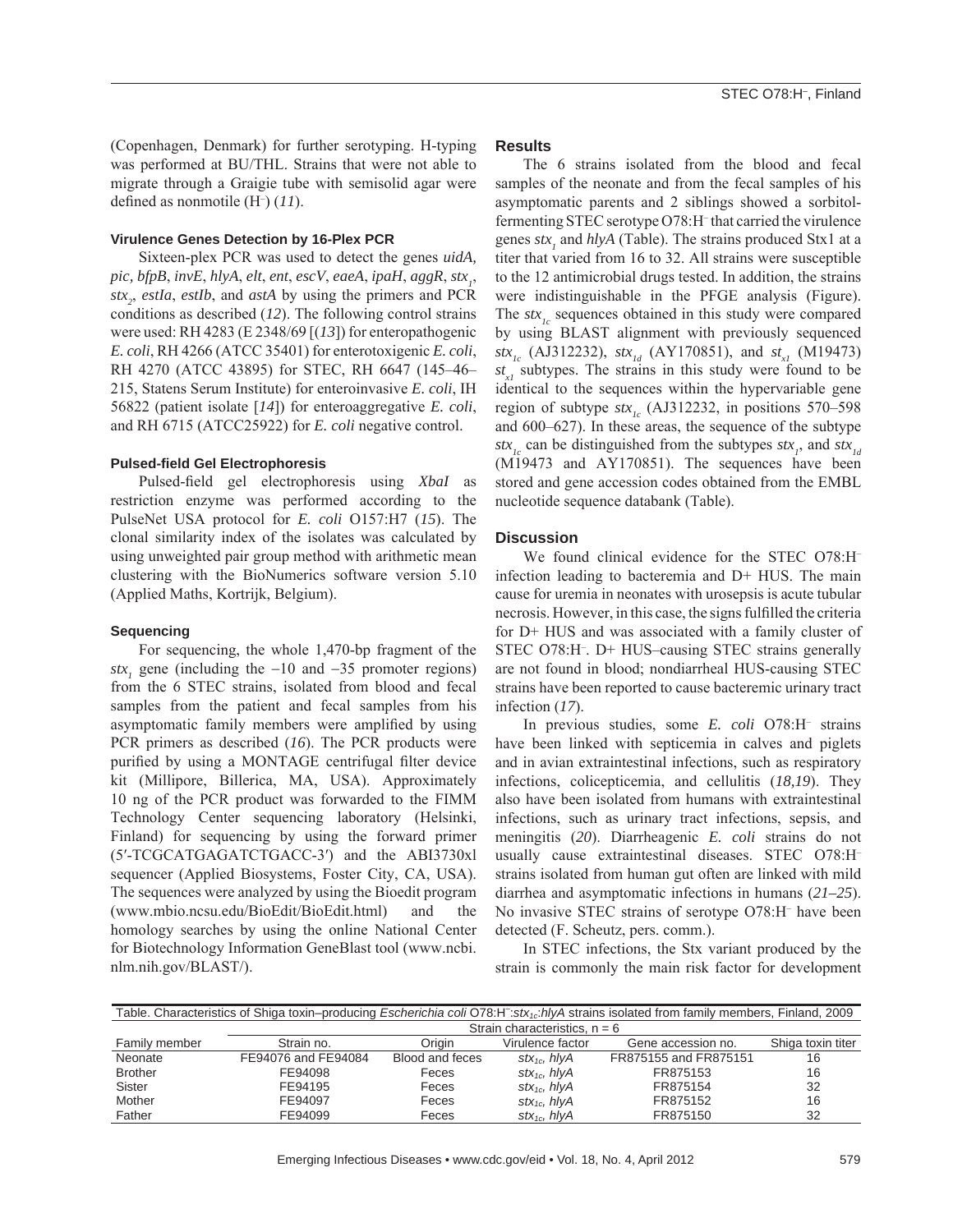#### RESEARCH

| PFGE-Xbal<br>$\geq$ | Dice (Opt:1.50%) (Tol 1.5%-1.5%) (H>0.0% S>0.0%) [0.0%-98.3%]<br><b>PFGE-Xbal</b> | Strain                                                         | Serotype                                                                         | PFGE<br>profile                              | Origin                                                                                                |
|---------------------|-----------------------------------------------------------------------------------|----------------------------------------------------------------|----------------------------------------------------------------------------------|----------------------------------------------|-------------------------------------------------------------------------------------------------------|
| $\frac{8}{2}$<br>8. |                                                                                   | FE94076<br>FE94084<br>FE94097<br>FE94098<br>FE94195<br>FF94099 | $O78: H^-$<br>$O78: H^-$<br>$O78: H^-$<br>$O78: H^-$<br>$O78: H^-$<br>$O78: H^-$ | O78a<br>O78a<br>O78a<br>O78a<br>O78a<br>O78a | Blood, neonate<br>Stool, neonate<br>Stool, mother<br>Stool, brother<br>Stool, sister<br>Stool, father |

Figure. Cluster analysis of *Xba*I pulsedfield gel electrophoresis (PFGE) patterns of Shiga toxin–producing *Escherichia coli* O78:H<sup>-</sup> strains isolated from blood and feces of a neonate and from feces of his asymptomatic family members, Finland, 2009. Scale bar indicates genotypic similarity of the 6 strains.

of HUS. However, the toxin itself might not be sufficient to cause HUS; other bacterial and patient factors also play a role. The isolated strains produced the toxin variant 1c, which has been linked with mild clinical signs or with asymptomatic carriage (*5,23*). A prominent feature of STEC carrying  $stx_{1c}$ , which was also found here, is lack of the *eaeA* gene encoding intimin, suggesting the absence of the locus of enterocyte effacement (*23*). On the basis of these findings, the invasive STEC described in this study is likely to have a variety of other still unknown critical virulence factors that affect its pathogenesis and its ability to spread into the bloodstream.

HUS develops in ≈5%–15% of patients <10 years of age in whom *E. coli* O157:H7 infection is diagnosed and occurs 2–14 days after diarrhea onset (*8*). In contrast to the O157-related HUS cases, less information is available about the non–O157-related HUS cases. Some risk factors, including an elevated leukocyte count, administration of antimicrobial drugs, use of antimotility agents, and very young age, are associated with increased risk for HUS (8). No specific therapy exists for STEC infections, but antimicrobial drugs, antimotility agents, opioids, and nonsteroidal anti-inflammatory drugs should not be given to acutely infected patients (*8,26*). On the other hand, for infants or immunodepressed patients with enteritis, particularly when bacteremia is suspected, antimicrobial drug therapy is fundamental to controlling the disease. Here, ceftriaxone, a third-generation cephalosporin, was given to the neonate. Asymptomatic carriages in some patients, mainly adults, over a 1-year period have been reported (*27*). In this study, the neonate's mother shed STEC bacteria at 21 days, his father at 141 days, his sister at 122 days, and the neonate at 117 days (there are no data regarding shedding for his brother). To prevent further bacterial shedding, probiotics such as *Lactobacillus* spp. and *Saccharomyces boulardi* were given for 1 month, but they had no effect on eliminating carriage.

Ruminants, such as cattle and sheep, are the major reservoir of STEC (*28*). None of the family members, however, had contact with any farm animals, and the family had no pets. One of the family members of the neonate might have been infected with STEC by eating contaminated food, but these food items were not available for investigation. Moreover, because all the family members were asymptomatic, estimating the exact date of their infections is difficult. Secondary infections among family members most likely resulted from person-toperson transmission or from food given to the children with contaminated hands of other family members or from some other cross-contamination. Family clusters have been reported to be common (*29*). In Finland, ≈50% of STEC infections are family related (*30*).

Handwashing practices may be of greater relevance than food as a source of infection in infants and very young children because the infection might result from an infected person or animal in the home. Prolonged excretion of STEC and intimate caring of infants by family members provide a risk for cross-infections. Therefore, to limit the risk for STEC infection, thorough handwashing before touching food or young babies is particularly necessary.

#### **Acknowledgments**

We gratefully acknowledge the personnel of the Bacteriology Unit at the National Institute for Health and Welfare, especially Tarja Heiskanen and Anna Liimatainen, for their skillful technical assistance in STEC phenotyping and genotyping. We thank Flemming Scheutz for O-serotyping the O78:H– strains and for the valuable discussion about the occurrence of serotype O78:H– among human isolates in Europe.

This study was supported by the Academy of Finland, ELVIRA project (project no. 117897).

Ms Lienemann is a microbiologist at the National Institute for Health and Welfare, Helsinki, Finland, and attends the Finish Graduate School on Applied Biosciences: Bioengineering, Food & Nutrition and Environment. Her research interests include molecular epidemiology of STEC and *Salmonella* infections and public health.

#### **References**

 1. Karmali MA, Petric M, Lim C, Fleming PC, Arbus GS, Lior H. The association between idiopathic hemolytic uremic syndrome and infection by verotoxin-producing *Escherichia coli.* J Infect Dis. 1985;151:775–82. http://dx.doi.org/10.1093/infdis/151.5.775